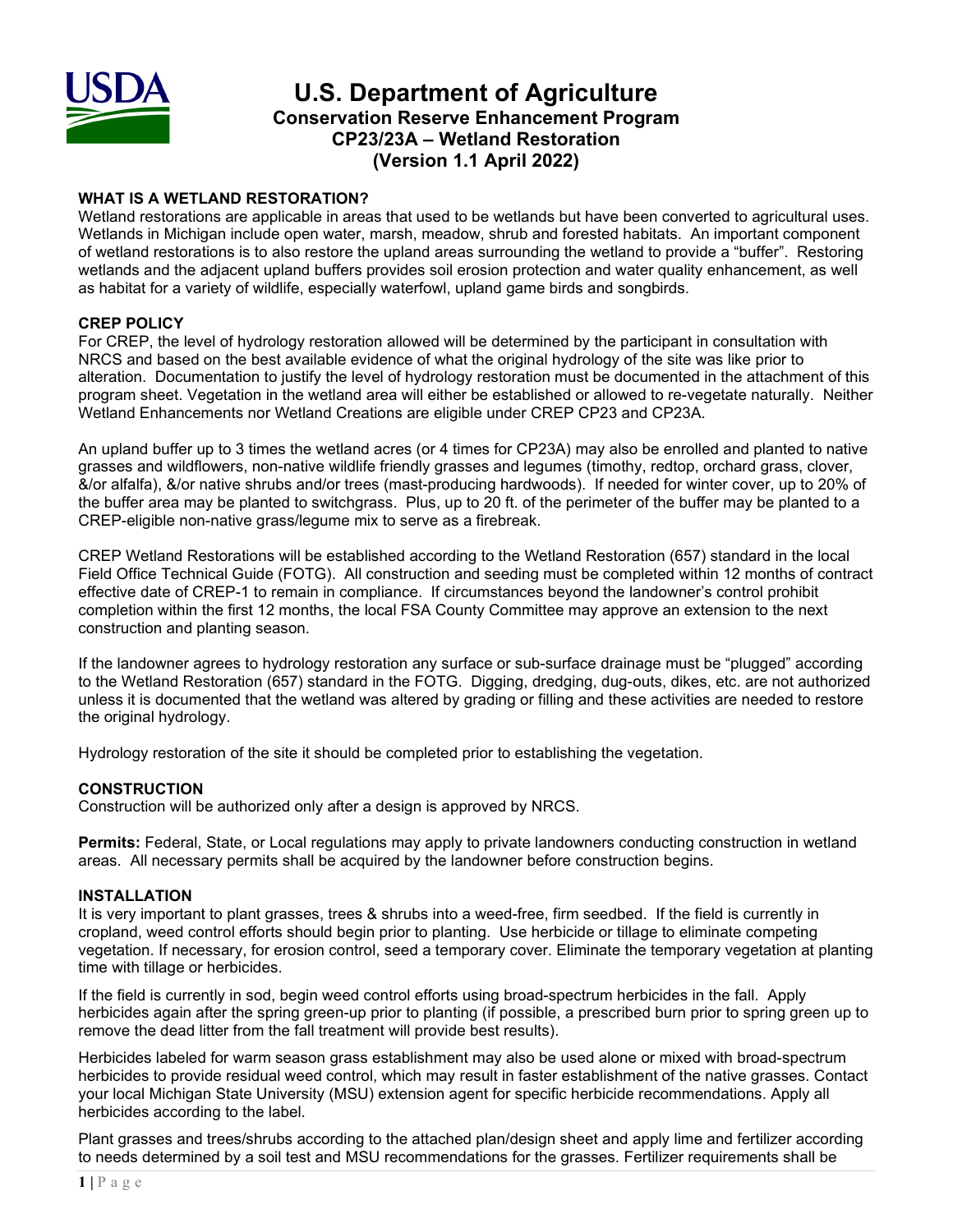based on the intended crop of conservation cover. The amount of lime to be used shall be based on a buffer pH (lime requirement) test. The soil test for commercial fertilizer shall be from an approved laboratory accredited with The North American Proficiency Testing Program when a MSU laboratory is not used.

Use a specialized no-till drill that is able to handle the grass seeds. Plant the seeds no deeper than 1/8 inch.

If a no-till grass drill is not available, the seed may be broadcast or aerial seeded. In either case, the seedbed must be worked up and firmed with a cultipacker or similar equipment. A carrier such as potash may also be needed in order to spread the seed evenly. After seeding, the site must be rolled or cultipacked to ensure proper seed to soil contact. Plant the seeds no deeper than 1/8 inch.

For grasses, mow, burn, or apply herbicides as needed to control unwanted vegetation until the practice is established. Mow when competing weeds are taller than the planted vegetation, and at a height above the planted vegetation. Native grasses will not be mowed lower than 12", and non-native grasses lower than 4"- 6" to ensure plant health.

For trees/shrubs, until the practice is established, 9 ft<sup>2</sup> around each tree/shrub should remain weed-free to maximize tree growth. Mowing is not allowed for weed control for trees/shrubs.

For Trees/shrubs, replacement of dead trees/shrubs will occur to ensure at least 80% of the trees/shrubs are living. The landowner is responsible for replacement costs.

For additional information on establishment and maintenance, see the following NRCS – Michigan Conservation Sheets (available at<http://www.nrcs.usda.gov/> technical/efotg/ in Section IV): "

### **OPERATION AND MAINTENANCE**

Undesirable plants, insects, and pests shall be controlled, including such maintenance as necessary to avoid detrimental effects to the surrounding land. Some of the most common pests that need controlled on CREP acreage include autumn olive, multi-flora rose, spotted knapweed, quackgrass, etc.

After practice establishment, maintain the planting according to your CREP conservation plan. Maintenance activities are allowed only on a spot basis and only if necessary, to maintain stand health, maintain stand diversity, or control pests that will damage the CREP cover or adjacent lands. Mowing is only authorized between Aug 1<sup>st</sup> and Aug 20<sup>th</sup> to protect ground-nesting wildlife and to allow re-growth for winter cover. Other maintenance activities (herbicides, burning, etc.) are only allowed between August 1 – May 1 (i.e. - outside of the Primary Nesting and Brood-Rearing season). If maintenance activities are needed at times other than these, the FSA County Committee must approve the maintenance activity prior to the activity occurring.

Mowing for generic weed control or for cosmetic purposes is prohibited.

#### **MANAGEMENT**

CREP contracts must have management activities scheduled that are site specific and will ensure plant diversity, wildlife habitat, and protection of soil and water resources. Management activities that will ensure these benefits include prescribed burning (according to an approved burn plan), disking, grass specific herbicide (strip spraying) and inter-seeding of wildflowers or legumes. All management activities must be performed according to NRCS Standards and Specifications as found in the FOTG, and CREP policy.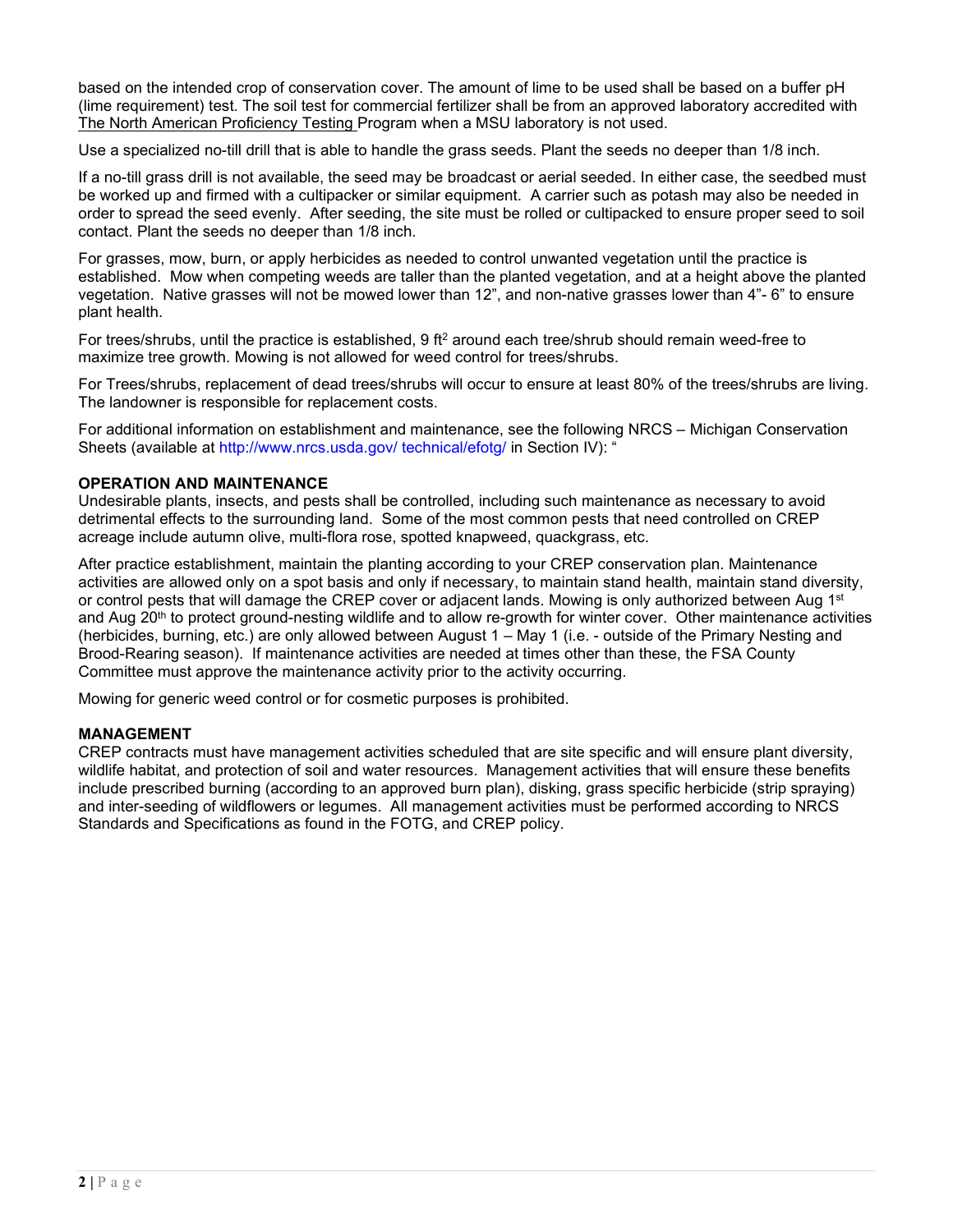| <b>Wetland Restoration Specification Sheet CP23/23A</b>                                                                                                                                                                                                  |                                                         |           |                      |  |
|----------------------------------------------------------------------------------------------------------------------------------------------------------------------------------------------------------------------------------------------------------|---------------------------------------------------------|-----------|----------------------|--|
| Landowner:                                                                                                                                                                                                                                               | County:                                                 |           | Date:                |  |
| Farm:                                                                                                                                                                                                                                                    | Tract:                                                  | Field(s): | Acres:               |  |
| <b>Hydrology Restoration</b><br><b>Acres</b>                                                                                                                                                                                                             |                                                         |           |                      |  |
| feet of subsurface drain tile<br>Plug                                                                                                                                                                                                                    |                                                         |           |                      |  |
| feet of surface drain<br>Plug                                                                                                                                                                                                                            |                                                         |           |                      |  |
| Structure for water control                                                                                                                                                                                                                              |                                                         |           |                      |  |
| cubic yards of fill<br>Remove<br>linear feet of dike<br>Construct                                                                                                                                                                                        |                                                         |           |                      |  |
| Other:                                                                                                                                                                                                                                                   |                                                         |           |                      |  |
| <b>Wetland Seeding</b><br><b>Acres</b>                                                                                                                                                                                                                   |                                                         |           |                      |  |
| The wetland will be allowed to re-vegetate by natural succession or seeded accordingly,                                                                                                                                                                  |                                                         |           |                      |  |
| <b>Species</b>                                                                                                                                                                                                                                           |                                                         | Rate PLS  | Total (rate x acres) |  |
|                                                                                                                                                                                                                                                          |                                                         | lbs/ac    | $0.0$ lbs            |  |
|                                                                                                                                                                                                                                                          |                                                         | lbs/ac    | $0.0$ lbs            |  |
|                                                                                                                                                                                                                                                          |                                                         | lbs/ac    | $0.0$ lbs            |  |
|                                                                                                                                                                                                                                                          |                                                         | lbs/ac    | $0.0$ lbs            |  |
| Wildflowers                                                                                                                                                                                                                                              |                                                         | lbs/ac    | $0.0$ lbs            |  |
| <b>Design Considerations: Section II Forestry Interpretations</b>                                                                                                                                                                                        |                                                         |           |                      |  |
| Predominant Soil Type(s):<br>= CTSG Group:                                                                                                                                                                                                               |                                                         |           |                      |  |
| <b>Required Spacing</b>                                                                                                                                                                                                                                  |                                                         |           |                      |  |
| Spacing within the rows =<br>ft. Spacing between the rows<br>ft.                                                                                                                                                                                         |                                                         |           |                      |  |
|                                                                                                                                                                                                                                                          | <b>Recommended Trees/Shrubs</b><br><b>Number Needed</b> |           |                      |  |
|                                                                                                                                                                                                                                                          |                                                         |           |                      |  |
|                                                                                                                                                                                                                                                          |                                                         |           |                      |  |
|                                                                                                                                                                                                                                                          |                                                         |           |                      |  |
|                                                                                                                                                                                                                                                          |                                                         |           |                      |  |
|                                                                                                                                                                                                                                                          |                                                         |           |                      |  |
| <b>Wetland Buffer Seeding (if needed)</b><br><b>Acres</b>                                                                                                                                                                                                |                                                         |           |                      |  |
|                                                                                                                                                                                                                                                          |                                                         | lbs/ac    | $0.0$ lbs            |  |
|                                                                                                                                                                                                                                                          |                                                         | lbs/ac    | $0.0$ lbs            |  |
|                                                                                                                                                                                                                                                          |                                                         | lbs/ac    | $0.0$ lbs            |  |
|                                                                                                                                                                                                                                                          |                                                         | lbs/ac    | $0.0$ lbs            |  |
| Wildflowers                                                                                                                                                                                                                                              |                                                         | lbs/ac    | $0.0$ lbs            |  |
| <b>Site Prep in Year:</b>                                                                                                                                                                                                                                |                                                         |           |                      |  |
| Herbicide                                                                                                                                                                                                                                                |                                                         | Date:     |                      |  |
| Herbicide                                                                                                                                                                                                                                                |                                                         | Date:     |                      |  |
|                                                                                                                                                                                                                                                          |                                                         | Date:     |                      |  |
| Tillage                                                                                                                                                                                                                                                  |                                                         |           |                      |  |
| Temporary cover                                                                                                                                                                                                                                          | Date:                                                   |           |                      |  |
| Lime and fertilizer                                                                                                                                                                                                                                      |                                                         | Date:     |                      |  |
| Other:                                                                                                                                                                                                                                                   |                                                         | Date:     |                      |  |
| <b>Planting Method in Year:</b>                                                                                                                                                                                                                          |                                                         |           |                      |  |
| Grass planting method:                                                                                                                                                                                                                                   |                                                         | Date:     |                      |  |
| Tree planting method:                                                                                                                                                                                                                                    |                                                         | Date:     |                      |  |
| <b>Maintenance</b>                                                                                                                                                                                                                                       |                                                         |           |                      |  |
| Mowing: Before practice establishment = mow when weeds are taller than the planted grasses.                                                                                                                                                              |                                                         |           |                      |  |
| Mowing: After practice establishment = minimum height 12" for native grass, 4-6" for introduced grass.                                                                                                                                                   |                                                         |           |                      |  |
| Maintain a 9 ft <sup>2</sup> weed & grass-free area around each shrub for up to 3 years for optimal growth<br>NOTE: After practice establishment, mowing will be conducted between August 1 & 20, and weeds will be treated on a "spot" basis only, with |                                                         |           |                      |  |
| prior approval granted by the FSA County Committee                                                                                                                                                                                                       |                                                         |           |                      |  |
| <b>Management</b>                                                                                                                                                                                                                                        |                                                         |           |                      |  |